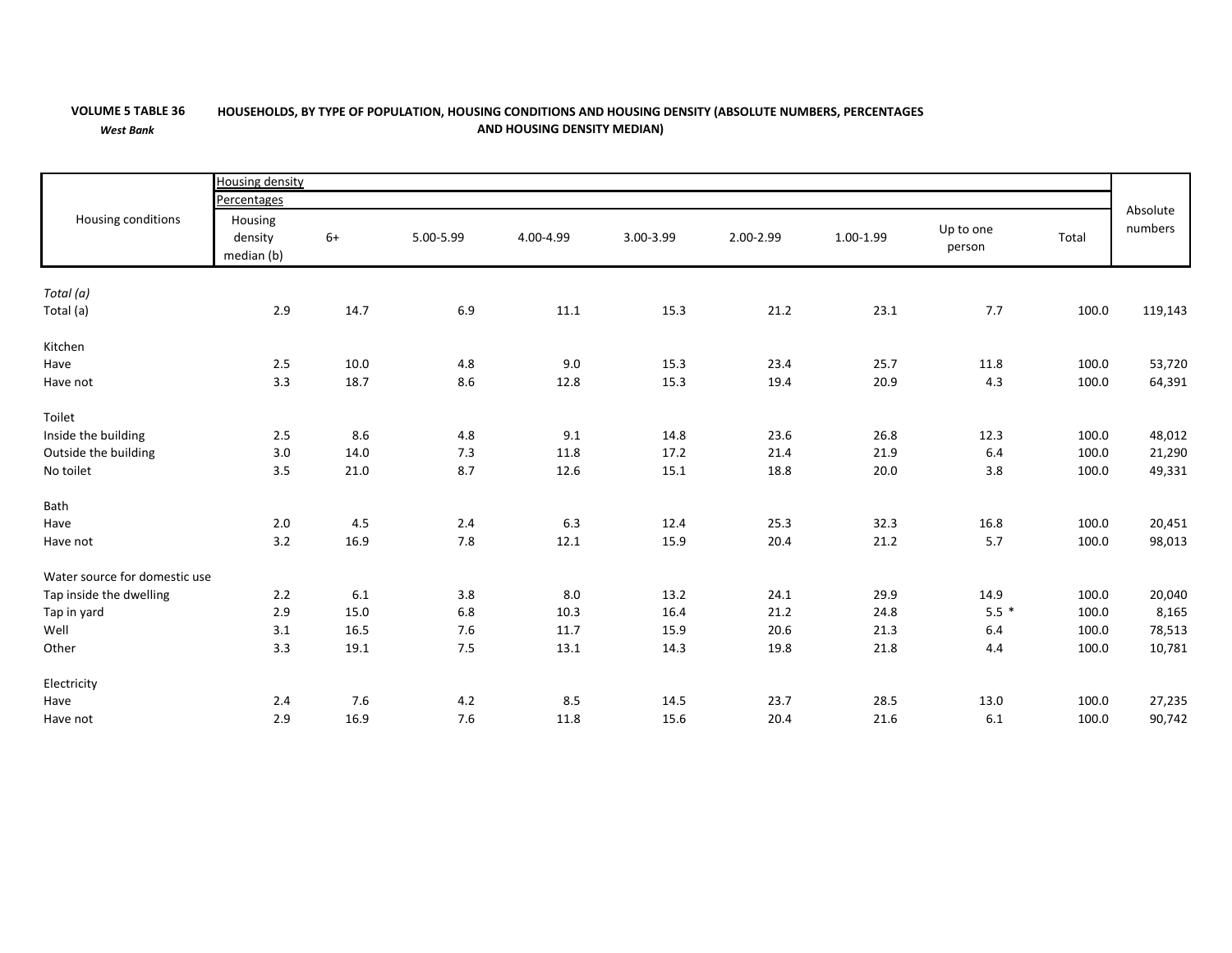| 2.9     | 15.0     | $7.0\,$  | 10.9      | 14.9    | 21.1    | 23.1    | 8.0      | 100.0 | 89,797 |
|---------|----------|----------|-----------|---------|---------|---------|----------|-------|--------|
|         |          |          |           |         |         |         |          |       |        |
| 2.5     | 9.3      | 4.6      | 8.8       | 14.8    | 23.8    | 26.3    | 12.4     | 100.0 | 38,764 |
| 3.4     | 19.4     | 8.9      | 12.6      | 14.9    | 19.0    | 20.6    | 4.6      | 100.0 | 50,274 |
|         |          |          |           |         |         |         |          |       |        |
| 2.4     | $8.0\,$  | 4.7      | 8.7       | 14.4    | 23.9    | 27.4    | 12.9     | 100.0 | 34,944 |
| 2.9     | 13.8     | 7.3      | $11.1\,$  | 16.4    | 22.0    | 22.4    | $7.0$    | 100.0 | 14,346 |
| 3.6     | 21.6     | 9.0      | 12.8      | 14.8    | 18.3    | 19.6    | 3.9      | 100.0 | 40,157 |
|         |          |          |           |         |         |         |          |       |        |
| $2.1\,$ | $5.0\,$  | $2.3$    | 6.6       | 11.9    | 25.7    | 31.9    | 16.6     | 100.0 | 15,385 |
| $3.2\,$ | 17.1     | $8.0\,$  | 11.8      | 15.5    | 20.2    | 21.3    | $6.1\,$  | 100.0 | 73,949 |
|         |          |          |           |         |         |         |          |       |        |
| 2.2     | $6.2\,$  | 3.6      | 7.9       | 13.2    | 24.0    | 30.3    | 14.8     | 100.0 | 15,307 |
| 2.8     | 15.9     | $6.5*$   | 10.1      | 14.3    | 21.4    | 25.3    | $6.5*$   | 100.0 | 4,690  |
| 3.1     |          | $7.8\,$  | 11.7      | 15.5    | 20.4    | 21.2    | 6.7      | 100.0 | 62,581 |
| 3.1     | 19.2     | 8.1      | 11.2      | 13.4    | 20.4    | 23.2    | $4.5*$   | 100.0 | 6,836  |
|         |          |          |           |         |         |         |          |       |        |
| 2.4     | 8.0      | 4.3      | 8.8       | 14.2    | 23.8    | 28.2    | 12.7     | 100.0 | 20,326 |
| 3.1     | 17.1     | 7.8      | 11.6      | 15.1    | 20.2    | 21.6    | 6.6      | 100.0 | 68,563 |
|         |          |          |           |         |         |         |          |       |        |
| 2.9     | 16.9     | 6.9      | 10.1      | 15.7    | 21.1    | 22.2    | 7.1      | 100.0 | 12,288 |
|         |          |          |           |         |         |         |          |       |        |
| 2.6     | 13.3     | $4.1 *$  | 8.4       | 15.5    | 23.6    | 24.5    | 10.6     | 100.0 | 6,811  |
| 3.6     | 21.3     | 10.4     | 12.4      | 15.9    | 18.1    | 19.4    | $2.5$ ** | 100.0 | 5,395  |
|         |          |          |           |         |         |         |          |       |        |
| 2.6     | 11.3     | $4.3*$   | 9.2       | 15.4    | 24.0    | 25.3    | 10.5     | 100.0 | 6,439  |
| 3.3     | $19.2 *$ | $7.4$ ** | $11.9$ ** | $17.1*$ | $20.9*$ | $18.2*$ | $5.3$ ** | 100.0 | 2,126  |
| 3.9     | 25.8     | $11.3*$  | $10.9 *$  | 15.4    | 16.2    | 18.3    | $2.1$ ** | 100.0 | 3,657  |
|         |          | 16.7     |           |         |         |         |          |       |        |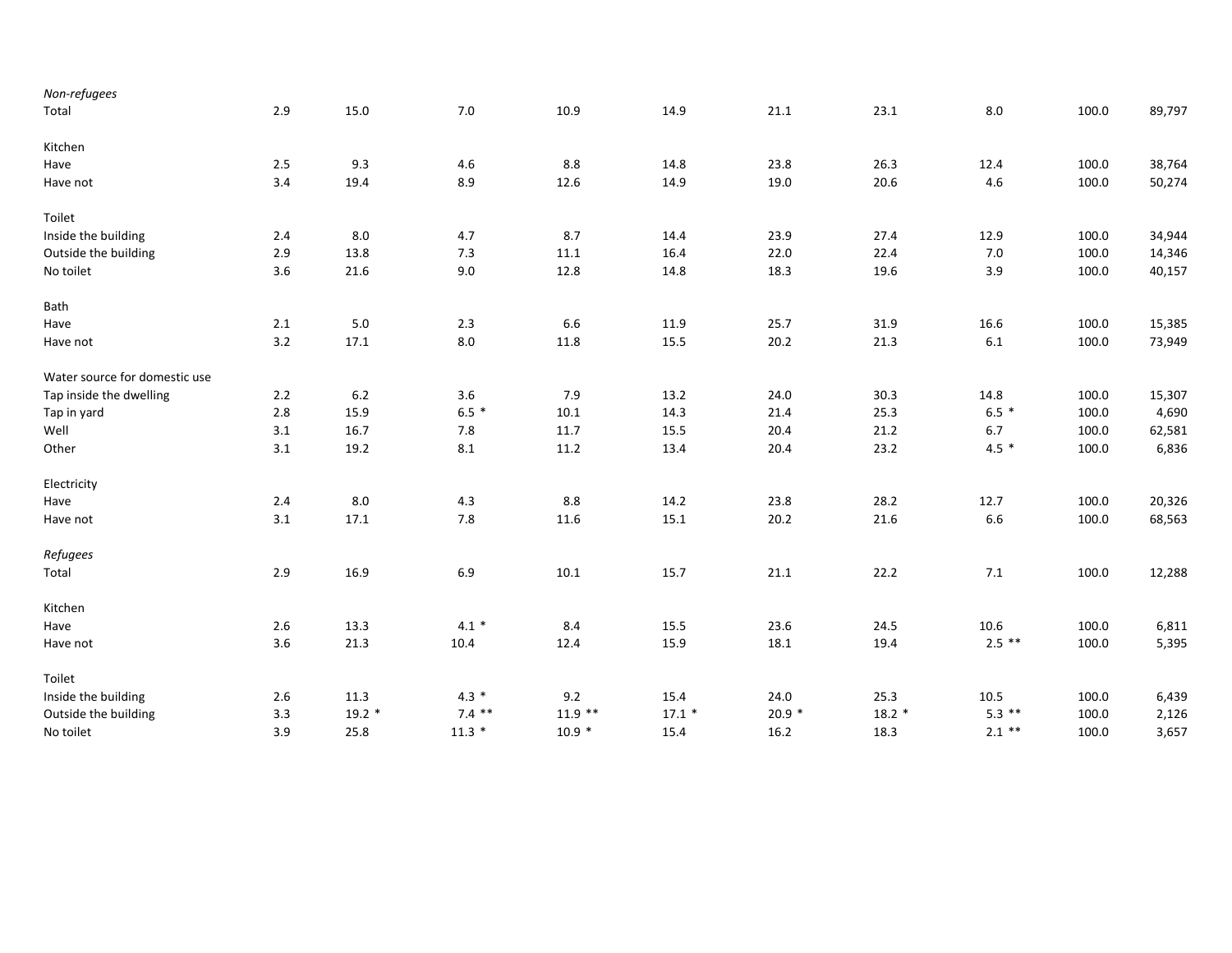| Bath                          |         |           |          |           |           |           |           |           |       |        |
|-------------------------------|---------|-----------|----------|-----------|-----------|-----------|-----------|-----------|-------|--------|
| Have                          | 2.1     | $4.0**$   | $2.7$ ** | $6.1***$  | $14.1 *$  | 26.0      | 31.3      | 15.8      | 100.0 | 3,043  |
| Have not                      | 3.4     | 21.3      | 8.2      | 11.4      | 16.1      | 19.6      | 19.2      | $4.2 *$   | 100.0 | 9,178  |
| Water source for domestic use |         |           |          |           |           |           |           |           |       |        |
| Tap inside the dwelling       | 2.3     | $6.8*$    | $3.8**$  | $7.8*$    | 14.7      | 25.0      | 28.8      | 13.1      | 100.0 | 3,719  |
| Tap in yard                   | 3.1     | $19.5$ ** | $7.0$ ** | $9.2$ **  | $16.2$ ** | $22.1$ ** | $23.9$ ** | $2.1$ **  | 100.0 | 963    |
| Well                          | 3.4     | 21.2      | 8.6      | 11.0      | 16.0      | 19.5      | 19.1      | $4.6 *$   | 100.0 | 6,501  |
| Other                         | 3.9     | $26.4*$   | $7.6$ ** | $14.0$ ** | $15.9$ ** | $15.8$ ** | $16.4$ ** | $3.9$ **  | 100.0 | 1,020  |
| Electricity                   |         |           |          |           |           |           |           |           |       |        |
| Have                          | 2.4     | $6.6*$    | $3.9 *$  | $7.5*$    | 16.6      | 24.2      | 29.0      | 12.2      | 100.0 | 4,355  |
| Have not                      | 3.5     | 23.0      | 8.5      | 11.5      | 15.0      | 19.4      | 18.5      | $4.1 *$   | 100.0 | 7,809  |
| Refugee camps                 |         |           |          |           |           |           |           |           |       |        |
| Total                         | 3.2     | 13.2      | $6.5\,$  | 14.4      | 18.9      | 21.3      | 20.9      | $4.8\,$   | 100.0 | 11,116 |
| Kitchen                       |         |           |          |           |           |           |           |           |       |        |
| Have                          | 3.2     | 13.2      | $7.1*$   | 13.1      | 20.3      | 20.6      | 20.1      | $5.6*$    | 100.0 | 5,530  |
| Have not                      | 3.1     | 13.1      | $6.0*$   | 15.9      | 17.3      | 22.0      | 21.7      | $4.0$ **  | 100.0 | 5,485  |
| Toilet                        |         |           |          |           |           |           |           |           |       |        |
| Inside the building           | 3.1     | 11.4      | $6.1 *$  | 14.0      | 19.8      | 21.3      | 21.4      | $6.0**$   | 100.0 | 4,125  |
| Outside the building          | 3.3     | 13.1      | $7.8*$   | 14.6      | 20.0      | 19.4      | 20.4      | $4.7$ **  | 100.0 | 3,931  |
| No toilet                     | 3.1     | 15.7      | $5.4$ ** | $14.7*$   | 16.2      | 23.7      | 21.0      | $3.3$ **  | 100.0 | 3,042  |
| Bath                          |         |           |          |           |           |           |           |           |       |        |
| Have                          | 2.3     | $1.3$ **  | $4.0**$  | $6.3$ **  | $22.2$ ** | 24.9      | $32.6$ ** | $8.7$ **  | 100.0 | 730    |
| Have not                      | 3.2     | 14.0      | 6.7      | 15.0      | 18.6      | 21.0      | 20.1      | 4.6       | 100.0 | 10,357 |
| Water source for domestic use |         |           |          |           |           |           |           |           |       |        |
| Tap inside the dwelling       | $2.6\,$ | $3.9$ **  | $5.7$ ** | $14.9$ ** | $16.2$ ** | 29.8 **   | $17.6$ ** | $11.9$ ** | 100.0 | 763    |
| Tap in yard                   | 2.1     | $12.0*$   | $6.6$ ** | $11.5*$   | 21.3      | 20.4      | 24.0      | $4.2$ **  | 100.0 | 2,199  |
| Well                          | 3.2     | 13.0      | $7.3*$   | 14.2      | 19.2      | 21.5      | 20.1      | $4.7 *$   | 100.0 | 5,593  |
| Other                         | 3.4     | $17.5*$   | $5.3*$   | $17.2 *$  | 16.1      | 18.9      | 21.2      | $3.8$ **  | 100.0 | 2,479  |
| Electricity                   |         |           |          |           |           |           |           |           |       |        |
| Have                          | $2.6\,$ | $5.2$ **  | $3.4$ ** | $10.7$ ** | 20.7      | 25.4      | $25.2$ ** | $9.4$ **  | 100.0 | 790    |
| Have not                      | 3.8     | 13.8      | $6.8\,$  | 14.6      | 18.7      | 21.0      | 20.6      | 4.5       | 100.0 | 10,289 |